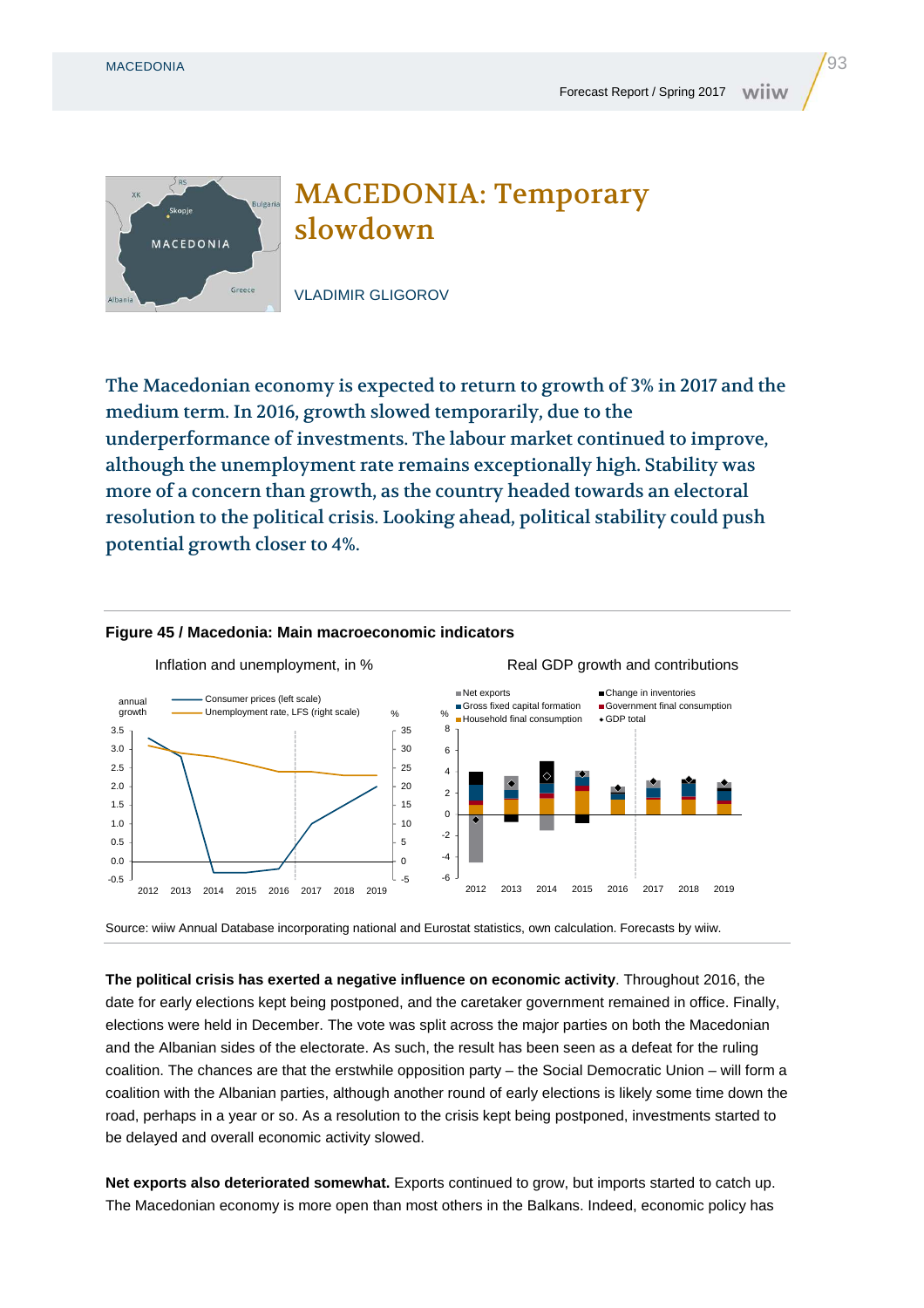been geared towards export and investment-led growth since the mid-1990s. After the 2008-2009 crisis, exports improved significantly, and the economy performed better than most others in the region – and indeed in Europe.

**Investments are likely to continue.** Despite the slowdown in 2016, investments are expected to continue to grow. On the public investment side, infrastructure needs are clear, while private investments rely on relatively low labour costs and supportive economic policy. It is not thought likely that the new government will change investment policies much.

**Monetary policy has been supportive.** The central bank is mindful of the fixed exchange rate, and so monetary policy tends to be somewhat restrictive. In the past few years, the policy rate was first cut to 3.25%, before being hiked back up to 4%. With inflation around zero, this is still too restrictive. Improved political stability and renewed confidence, plus a quickening of inflation (due in part to growing energy prices), should support some easing of monetary policy (at least in the sense of the policy rate not going up).

**Fiscal policy has been under scrutiny.** Both the public and international financial institutions have warned that the fiscal policy stance is somewhat risky. The government may choose to heed the warnings and get the fiscal deficit down to around 2% of GDP. However, sustainability is not much of a concern, as public debt is not too high and is not growing any faster than GDP. If there is a country in need of development policies, it is Macedonia, with its huge unemployment.

**The overall public sector is small.** Public spending, at around 17% of GDP, is relatively low by regional standards. That has consequences for education, health and other social and community services. The new government may choose to strengthen the social safety net and invest more in education and active labour market policies.

**Overall macro-balances are stable.** Apart from the labour market, which is improving but is still highly distorted, the macro-balances and financial markets are sustainable. This is why growth prospects are favourable in the medium term. Unlike most other economies in the region, Macedonia's is not in any urgent need of adjustment either in terms of its exchange rate or in terms of debt – public, private or foreign. Growth can be supported by both private and public consumption – both of which, indeed, are growing.

**Industrial production continues to grow.** Manufacturing contributes as much as agriculture to GDP. Both have been growing, and industrial production in particular is expected to continue to improve in the medium term. In addition, just as across most of the region, there is strong growth in service exports, mainly tourism (close to 70%, comparing 2008 and 2016).

**Growth prospects are good in the medium run.** With political stabilisation, household consumption and renewed investments should push growth back to around 3% in the medium term. Risks are on the up side, given relatively benign macro-balances, with potential for growth in consumption and investment.